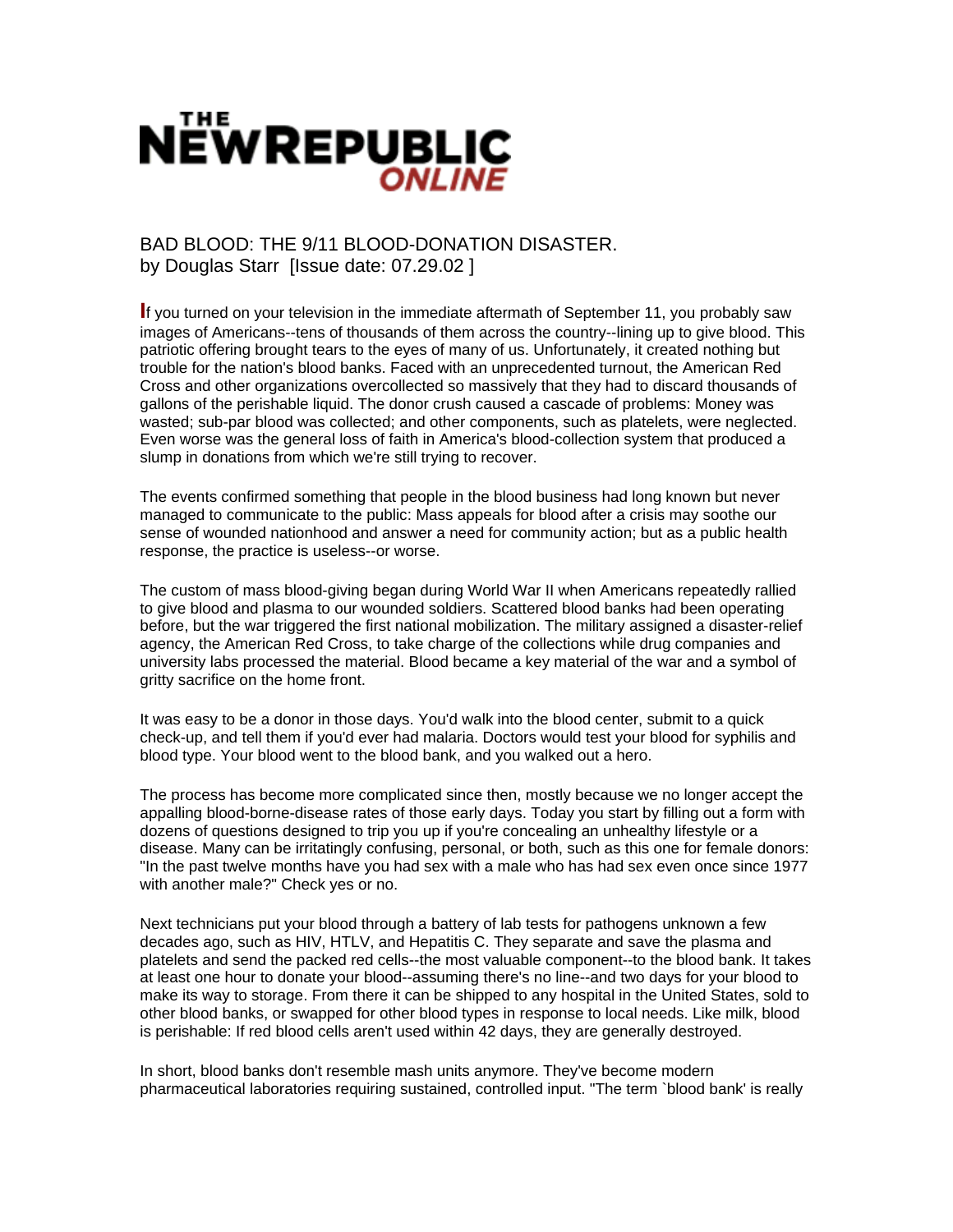

unfortunate," says Dr. Robert Jones, president and CEO of the New York Blood Center on Manhattan's Upper East Side. "We're not a bank at all--we're more like a pipeline."

Usually there's just enough blood in the pipeline: Of eligible Americans, only about 5 percent give regularly. Often the input slows to a trickle, such as during holiday periods or summer vacations, when Americans are preoccupied with family and fun. That's why you always hear blood centers issuing emergency appeals around Christmas and the Fourth of July.

Sometimes, however, the pipeline gets clogged. That's what has happened, according to studies by veteran blood banker Dr. Paul J. Schmidt, after almost every major disaster of the last 25 years--the Chicago elevated-railroad disaster of 1977, the Kansas City Hyatt Regency Hotel collapse of 1981, the Oklahoma City bombing of 1995, the Columbine High School shooting of 1999. Schmidt found that in every case the local blood banks already had enough blood on their shelves to take care of the wounded. The sad truth is that in modern calamities, especially those involving airlines, the death rates are so appalling that few people survive long enough to need blood. Even in a worst-case scenario--say, if an airplane crashed into a sports stadium--local blood centers could either supply what they needed or import it from other regions. Yet after every disaster people queue up at blood centers in an almost Pavlovian response.

That isn't so bad after a local disaster: One blood center can always ship its overflow to others, since the pipeline needs a constant infusion. But when an entire nation mobilizes, the pipeline backs up. And that's what happened in the weeks following September 11, despite the best efforts of those who knew better.

**D**r. Jones reacted typically for a blood banker as the tragedy unfolded. "When I saw those buildings go down, the first thing I thought was: We're not going to need any blood for this. Nobody's going to survive." Nonetheless, he immediately dispatched 600 units of red cells to area hospitals, the bulk of which was never used. As the lines of donors snaked around the block, he put out an announcement: The center would only take blood from people with type O, the "universal" donors; everyone else should go home. But no one left. As thousands of donors moved through the system, centers throughout the city began running short on supplies like blood bags and testing reagents.

The scene was repeated across the United States. So powerful was the symbolic value of blood that other nations offered to give--a well-meaning gesture but something American health officials could never allow. India offered to send blood, even though its supplies are neither adequate nor safe. Wire services ran an unintentionally ludicrous photo of Yasir Arafat donating blood in Gaza for the victims in Washington and New York. By the end of the first day everyone in blood banking knew they faced a glut. But they felt powerless to turn back the tide, especially when people who knew nothing about blood kept publicly urging citizens to give. "Pray, give money, and donate blood," became the mantra of news anchors and politicians. Some compounded the problem by telling people to give at their local hospitals, most of which don't even collect blood.

 The naïveté reached the highest levels of government. Around 11 p.m. on September 11, as an exhausted staff of the Washington-area Red Cross slumped around a meeting table, a call came in from the office of the president of the United States: Would they be so kind as to conduct a high-visibility Executive Office blood drive the next morning? Dutifully they did, on little sleep and for no practical purpose. Two days later, well after it became clear the donor spigot simply had to be turned off, they got a call from the U.S. Congress to run a blood drive among senators and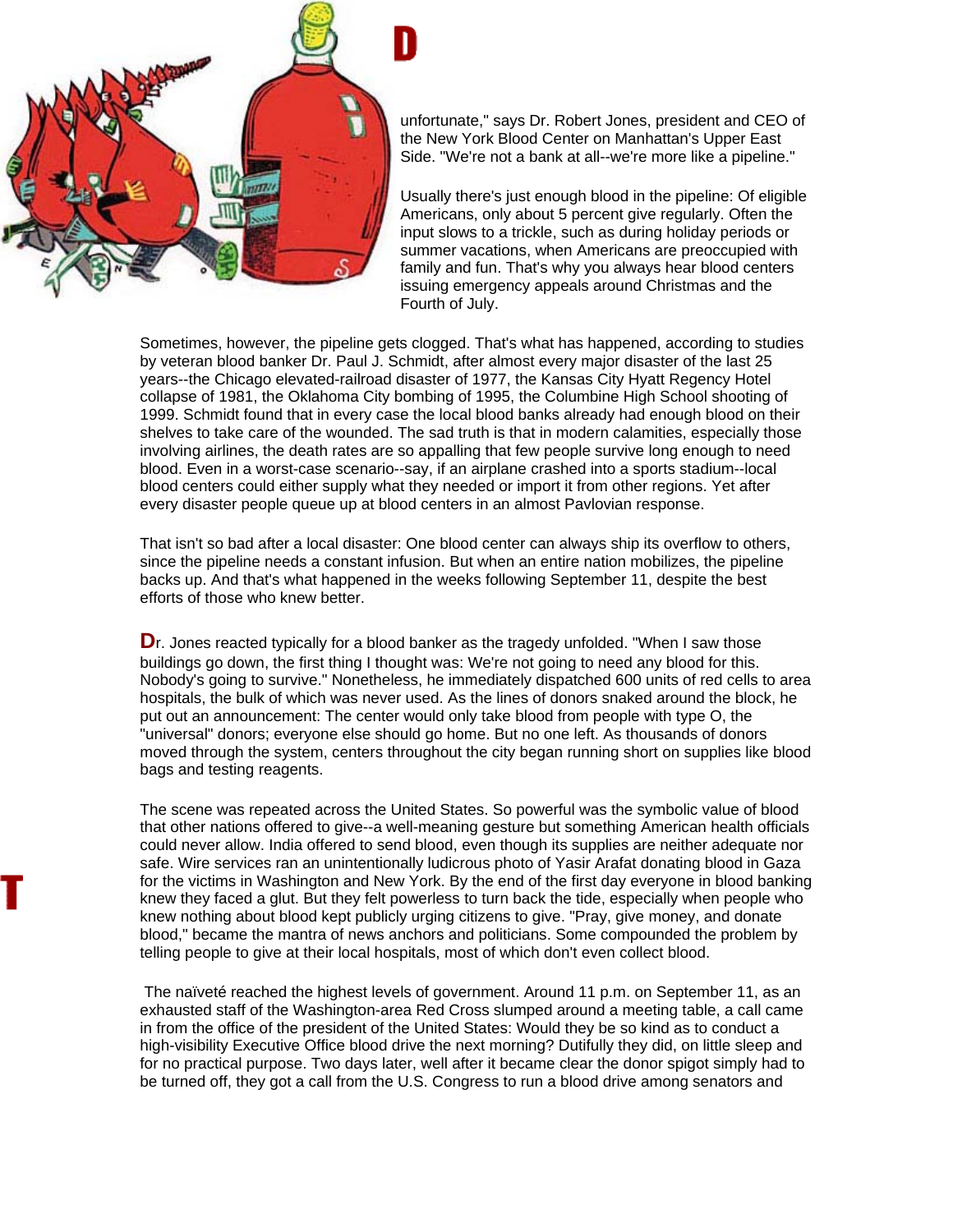representatives--and to present each member with a videotape of him or her giving blood to show constituents. Not a single unit from these collections went to the victims of 9/11.

The people who knew the most about blood tried vainly to control the flow. In order to avoid bottlenecks in the system, the Food and Drug Administration (FDA) issued emergency waivers to allow new technicians to shorten their training time and to accept blood that had not been fully tested. Such blood was labeled "For Emergency Use Only." On September 14 the Health and Human Services Department held a meeting at which the nation's leading blood-banking organizations agreed to put out a statement telling Americans to stay home and come back in a few months. They were about to issue it when the Red Cross, led by the headstrong Dr. Bernadine Healy, reneged. "What [the Red Cross] did was irresponsible and dangerous," says Dr. Ronald Gilcher, president and CEO of the Oklahoma Blood Institute. "They actually told people to keep donating."

Healy adhered to the obsolete dogma that the Red Cross should never turn away a qualified donor. She also had another plan in mind. The Red Cross had been thinking about creating a frozen blood reserve to make the nation's blood supply more secure. With all the excess blood sloshing around, this might be the right time to launch it. The agency announced a crash program to freeze 100,000 units of blood. Never mind that there was no scenario under which such quantities could imaginably be used, even as a backup supply. (The military, the only population that might require such quantities, has its own independent blood system and frozen reserve.) The Red Cross quickly bought up most of the available blood freezers in the country and gutted a warehouse in Philadelphia to use as a frozen blood bank. But it was unprepared for other realities: For example, in order to freeze blood you need a glycerol solution, which protects the red cells from breaking. There wasn't enough glycerol to treat the quantities of blood Healy envisioned. The Red Cross also lacked aluminum canisters, freezing bags, and even FDA approval to utilize the process they had chosen. In the end they froze fewer than 10,000 units, while tens of thousands of others continued to accumulate and contribute to the overall waste. The subsequent revelation that the agency intended to commit \$50 million of the Liberty Fund for the victims of 9/11 to the frozen blood reserve project was said to be a factor in Healy's resignation. "It was a disaster," says Dr. Harvey Klein, chief of the Department of Transfusion Medicine at the National Institutes of Health (NIH), "a total, total disaster."

**A**s the weeks passed, the cost of the post-9/11 mobilization started to become clear. According to the best available figures, the nation collected about 572,000 more units of blood in the three months following September 11 than it would have otherwise. The "outdate" numbers--the rate at which the blood becomes spoiled and has to be thrown out--remain murky, partially because the United States does not maintain a centralized database and partially because some collectors would rather not broadcast the extent of the waste. Depending on whose estimates and extrapolations you accept, the waste ranged anywhere from 100,000 pints to more than 300,000 pints. True, a lot of plasma was salvaged from those units. But that does not mitigate the colossal waste of red cells. Given that hospitals pay blood banks about \$180 per unit for red cells, the discarded amount represents a total value of anywhere from \$18 million to \$54 million.

Spoiled blood was not the only problem. The blood collected under the FDA's "emergency use" waiver was never used, since it carried the stigma of being not quite the best. Blood that could not reach testing labs in time because of transportation bottlenecks had to be discarded as well. No one has come up with a national figure for this wastage, but Klein, who runs a small blood bank at NIH in Bethesda, Maryland, estimates he had to throw out 14 percent of the blood he collected because of screening errors or testing delays. "Mass appeals," he concludes, "are not effective or safe."

Then there were the collateral effects as the consequences of the deluge rippled through the system. Some centers faced shortages of platelets--an extremely perishable component that's